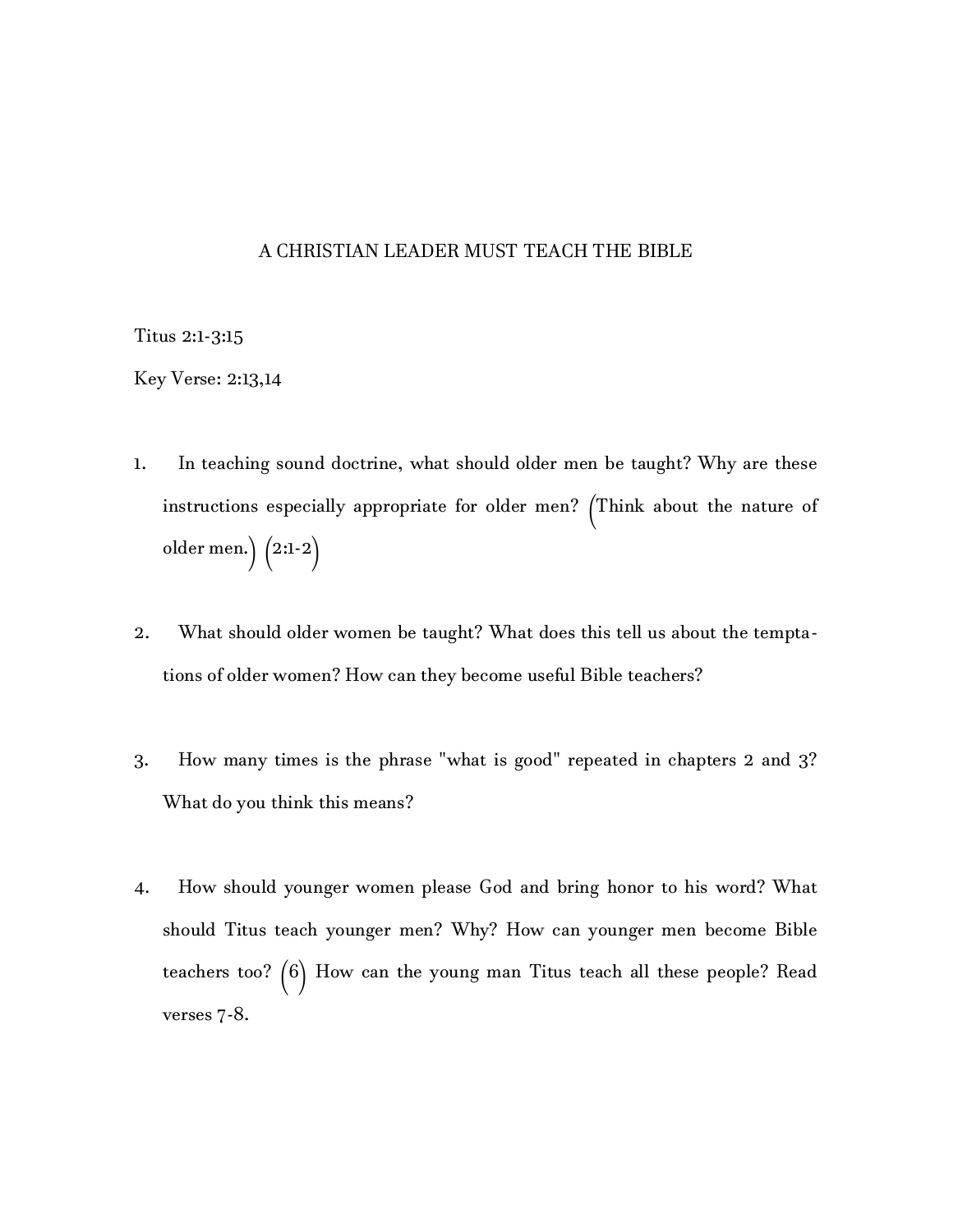- 5. How can even slaves become fruitful Bible teachers? (Read verses 9-10) [Why do you think Paul does not speak out against the institution of slavery?]
- 6. Read verses 11-15. What is the source of our salvation? What does this grace teach us about how to live in this present age? What is Jesus' purpose for his people? What does it mean to be "eager to do good"? Why must we share the gospel with others?
- 7. Read 3:1-2. What must be the attitude of God's people toward rules and authorities? Toward all men? What is the good that we must be ready to do?
- 8. How did Paul characterize our past lives? How would you characterize yours? (3:3) How did God our Savior come and help us--and why? How did he change our miserable lives? (4-7)
- 9. What new hope did he give us?  $(7)$  What should we who are saved by his grace now do? What does it mean to devote ourselves to doing what is good? (8)
- 10. Read verses 9-15. Why should all kinds of divisiveness be avoided? How does rebirth enable God's people to live productive lives? (13,14,5-8)